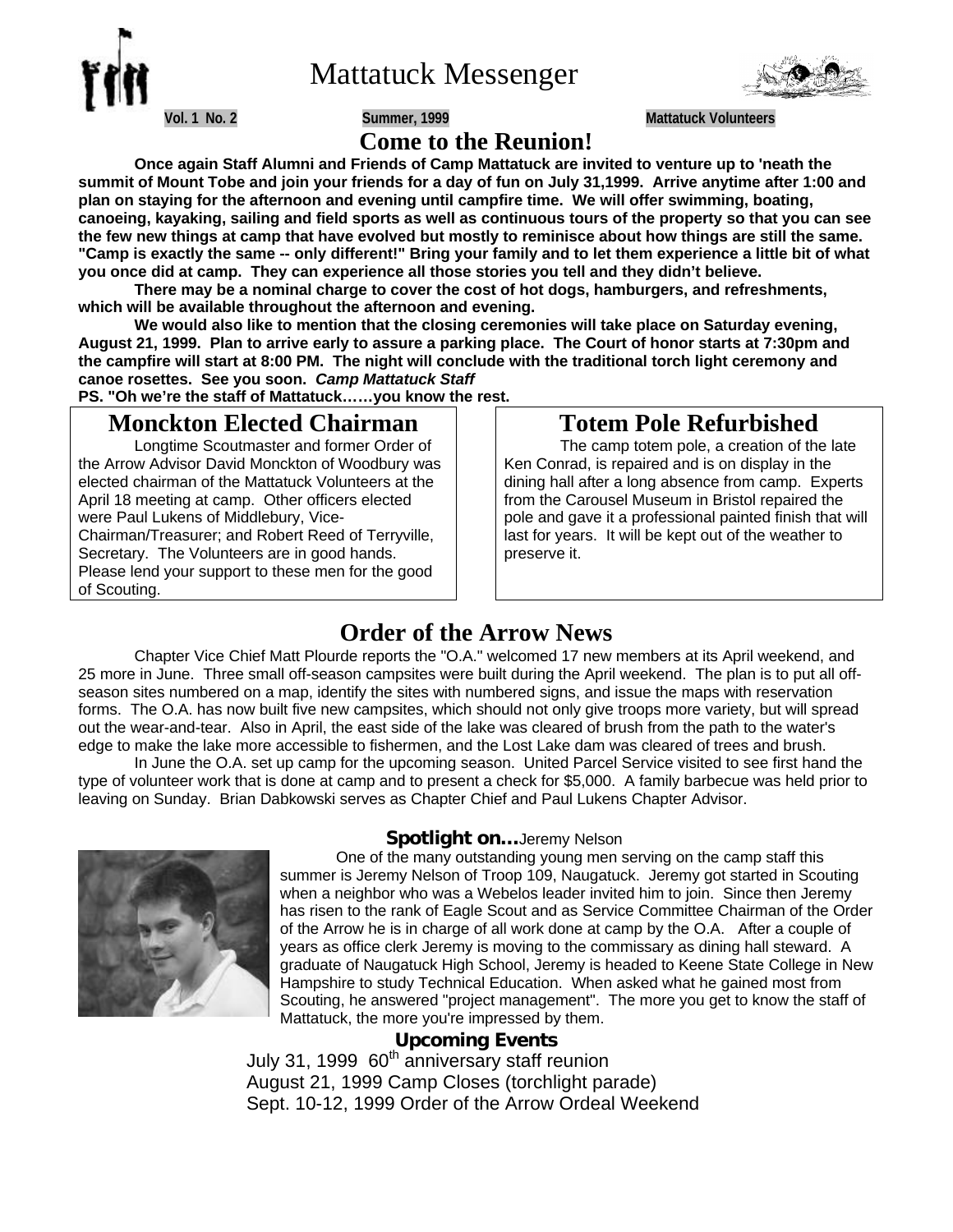# **Mattatuck Messenger Page 2 Summer, 1999** Trailblazer

Arthur Z. "Pop" Hirsch retired reasonably young, moved to Connecticut, and became a volunteer Assistant Scout Executive in the Mattatuck Council around 1940. Mr. Hirsch was a terrific program man, and during his years in the area pageants and shows were special events. Probably his greatest contribution to Scouting was the formation of Mattatuck Lodge, Order of the Arrow. According to "A History of the Mattatuck Lodge" (1967, Paul Hadzima)…*"On a night in July, 1942, the first induction ceremony was held. A spot was chosen on the eastern side of the lake; it was a small knoll along the shore--a little below the present Whip-Poor-Will campsite. The ceremonial officers were: Pop Hirsch, David Babson (Scout Exec.) and Zak and Chuck Hirsch (Pop's sons)."* Mr. Hirsch earned the Silver Beaver and Silver Antelope for his outstanding service to Scouting. The ranger's home is named the Hirsch-Cole Lodge. In the late 1950's Mr. Hirsch moved to California. His son Zak became a

> professional Scouter and rose to the national program staff. Think of how our camp and our Scouting program would have been different had not Arthur Hirsch come along.



## **Camp Director's Corner**

"By the lake at golden sunset, hiking on the trail . . .". Words familiar to all of us. For some, echoes of a long ago forgotten campfire; to others, a melody we

still hum from a recently attended outing. Whether it has been two months or two decades since we last enjoyed the fellowship of our brother scouts around the campfire, all of us are filled with fond memories.

For fifty young men (and those of us young in heart), a tradition that has spanned six decades is once again rapidly approaching. On June 24th, the 1999 Mattatuck staff will unroll the canvass, float the docks, and fire the imagination of program to offer what only camp can to an expected 1450 scouts who will walk ours trails over the seven weeks of this year's season. With the Cub Day Camp included, Camp Mattatuck will service the needs of almost two-thousand boys this year! As you may already be aware, 1999 marks the sixtieth anniversary of Camp Mattatuck, a camp rich in tradition and purpose. From the first day that Chief Babson set foot on the property that was to become Mattatuck, to the vigilant guidance of Tom Horan, this camp has become home to countless scouts; each of our memories filled with treasured images in time, and each of our lives forever altered by the goodness, care, and direction shown by the camp's staff. I think that for many staff alumni, camp is a magical realm where the problems of everyday life were cast away, and the friendships made became some of our most prized possessions.

Camp is more than just 500 acres of woodland, it is made from the talents and generosity of so many who have served as her staff, as leaders who give of their time, as benefactors who contribute so that she may continue. We are all family in Mattatuck. It is my hope that each staff alumni who reads this will make an effort to return to camp to relive some of their memories, to share their stories, for all of her staff of the past sixty years to mingle and laugh together.

Having worked at Mattatuck for the past fifteen years, I have made so many friends, encountered so many new realizations, learned from some of the best scouters to be found. Now, serving as her newest Camp Director, I find myself picking up the torch carried by my predecessors. These men have led camp on a wonderful path that has enriched so many lives. I am thankful for the guidance and reassurance from so many of you as I build for this year's season. Many of you have been my strength and inspiration, and for that I am grateful. Among the many I would like to acknowledge are Chris Moon, my Assistant Camp Director, Bob Herbert, the camp's Ranger, Rob Reed, my Business Manager, and Paul Lukens, my Commissary Director. I could go on to quite a lengthy list, for each of you have given some small part in helping me through this change. Thank you.

Camp is looking great, and a renewed energy and concern for the well-being and care of the facilities has taken place this spring. I'd like to thank the many staff and adults, the Order of the Arrow, and the Mattatuck Volunteers for their combined efforts in improving Mattatuck, making her one of the best camps in the Scouting program. This summer is shaping up to be a very positive and exciting time. I am anxious to start and to see the smile on every scout's face as they walk away at week's end, having shared in the same spirit that each of us has at some point during these past sixty years. I look forward to seeing all of you at camp this summer.

Yours in Scouting, Alan T. Colangelo, Camp Director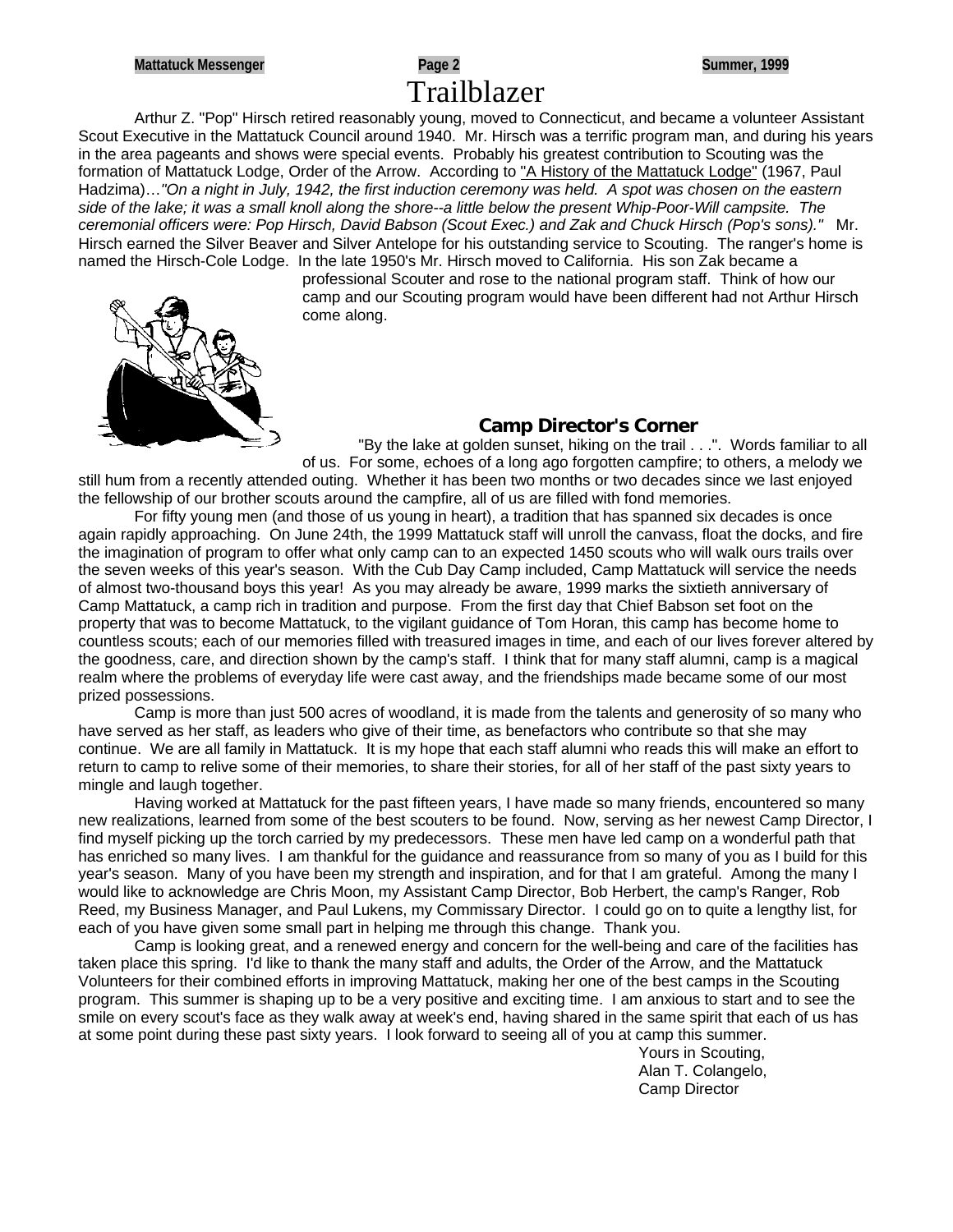## **Mattatuck Messenger Page 3 Summer, 1999 Can You C.O.P.E.?**

*From the Camp Mattatuck Website Photo courtesy of Robert Reed*



Project COPE (Challenging Outdoor Personal Experience) is an exciting outdoor activity that can attract and hold older boys in the Scouting program. It is designed to meet the needs of today's scouts who are seeking greater challenges to their physical and mental abilities. The seven goals of COPE are Teamwork, Leadership, Communication, Trust, Self-Esteem, Decision Making and Problem Solving. The value of teaching 14-17 year old scouts these objectives in this day and age cannot be overstated.

The Project COPE program consists of three types of activities: initiative games, low elements and high elements. Initiative games help everyone to get to know each other a little better, as the program will involve scouts from as many different troops as possible, and to begin to develop the concepts of teamwork and problem-solving which are at

the heart of COPE. Standard initiative games include the Tangled Knot, name games, and many others which you may have encountered. Low elements take place during the middle portion of the program and strengthen the group as a whole. Some examples of low elements are Mohawk Walk, Nitro Crossing and "The Wall". The program concludes with the High Course. The classic example of a high course element is the Zip Line. It is amazing what one learns about oneself after stepping off a 2 ft by 2 ft wooden platform perched 40 ft up a telephone pole and "zipping" 685' 3½" through the air on a cable and pulley. The initial anxieties and fears are swept away and replaced by the exhilaration and self-fulfillment achieved as a result of one's own courage. This is just one illustration of a program where the participants learn through their own personal and team adventures. We've added 4 new high elements for the '99 season. These include the Centipede, Giants Ladder, Vertical Playpen, Free Rappel. The program is open to all scouts 14 and older with their parent's permission, and after counseling with their Scoutmaster and the COPE Director. The program runs 9-12 AM Monday-Friday with the possibility of a separate afternoon program running from 1-4 PM if the number of interested scouts warrant it.

A Project COPE course provides an opportunity for each participant to achieve success as an individual and as a member of a team. The activities are not designed to be competitive or to be a race against time. More important objectives include building confidence, developing leadership skills, and attaining a sense of common cooperation among team members. The course is designed to build more self-confidence in a shorter length of time than anything most people have experienced. How good is the experience? General Electric sends 70 young professionals annually to Mattatuck's C.O.P.E. course as a team-building exercise. Be sure to visit the course when you come to the **Staff Reunion**.

## **Honors & Awards**

Connecticut Rivers Council presented the Silver Beaver Award to **James Doback** and **Elio Gugliotti** Of Mattatuck District and **Joseph Marcques** of Blue Trail District at the Aqua Turf on May 4.

On May 11 the leadership of Boy Scout Troop 102, Naugatuck received the Raymond Foley Award for service to youth. Recognized were: **Frank Rodrigues**, Scoutmaster; and Assistant Scoutmasters **James Doback, Charles Doback, Bruce Monahan**, and **Joe Ascencao**.

Receiving the District Award of Merit from the Blue Trail District was former Camp Mattatuck staffer **Newell Hill** of Washington, Connecticut and **Bill Morris** of Middlebury, while **Suzanne Rodrigues** and **Christopher Moon** of Naugatuck and **Albert Notation** of Cheshire were recognized by the Mattatuck District.

*Congratulations to these dedicated volunteers.*

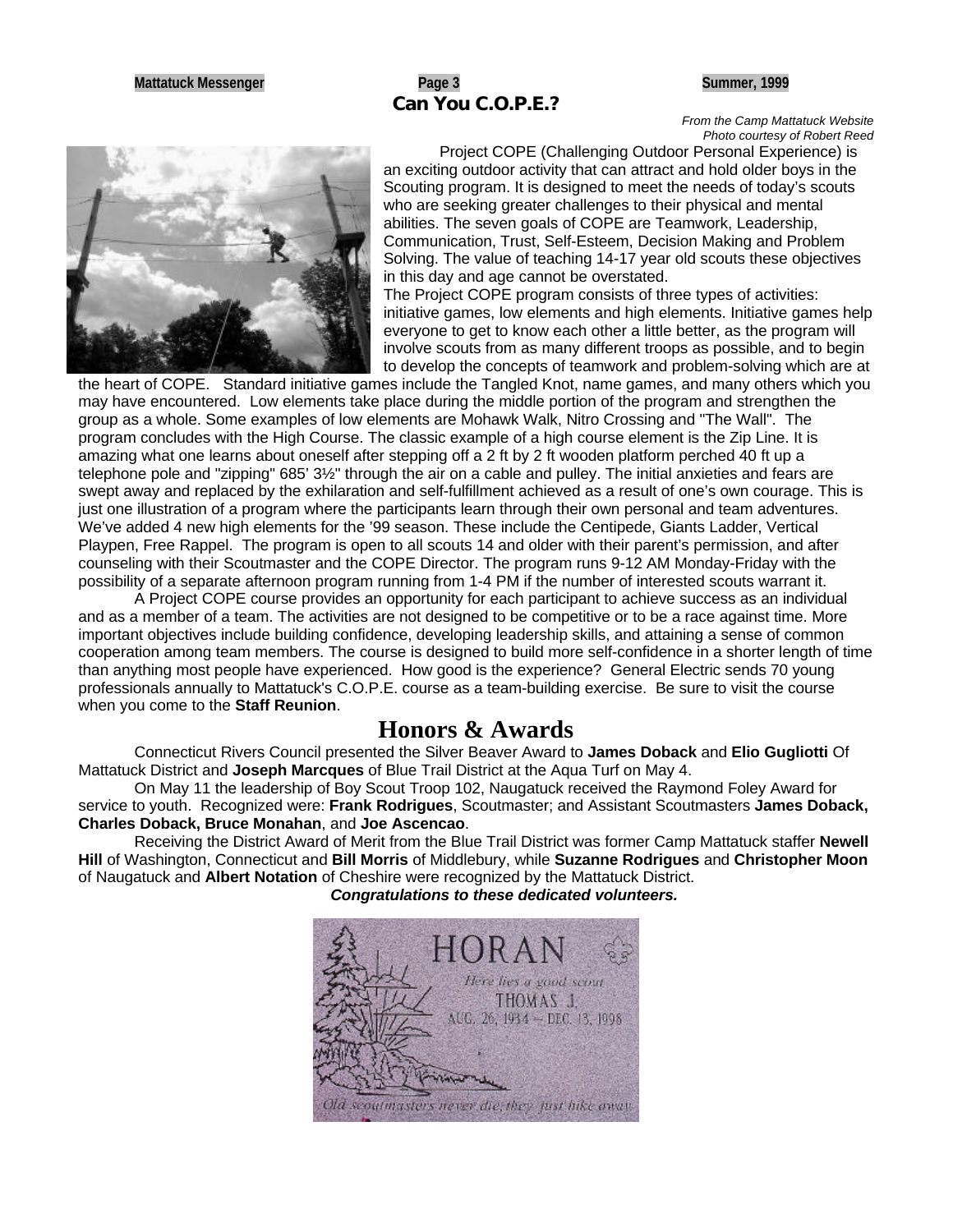## **Chriswish List**

Items in *italics* are complete. Names **underlined** did the work

- *Toms' Way* **under construction by Volunteers**
- *Build Latrines and Showers at Arrow South, Cedar and Mohawk and Maple.* First two under construction by **Don Lamy Builders**. Council is paying for one, Don is donating one.
- *Visitors Latrine Leeching.* **Bob Herbert**, Camp Ranger
- Replace Support Pipe on Water Line In Front Of **Health Lodge**
- Rebuild the Northern Portion of the Shower House to Add Toilets
- Add Hand Washing Facility To Outside Of Dining Hall near Bell
- Handicap Access to Office
- Handicap Access and Improve Step Out Of Trading Post
- Repair Ditch Light
- Replace Amphitheater Light. Acquired by ranger from **CL&P**. Not yet installed
- *Replace some amphitheater seats*. **T-52 Oakville committee** replaced some and in October will regrade eroded areas.
- Replace Foam in the Swimming Raft
- Repair the hole In the Wall near the Mixer
- Replace the Toaster
- Upgrade the Bathroom behind the Fireplace
- Install Anti Siphon Valves on All Latrines and Install Short Garden Hoses
- "Keep Off Runway" Sign

Barnum Cabin…

- Seal Chimney Leak
- Repair Holes in Ceiling
- Repair Hole in Floor
- Repair Door Latches
- Remove Kitchen Sink
- Rebuild Kitchen Counter
- New Cabin
- Fix Railings at New Cabin
- Install Gutters over Back Steps of New Cabin
- Replace Wiring to Trading Post
- Reset Pillars at Nature Center
- Bury Waterline to Health Lodge and Dining Hall

Hess Cabin…

- Repair Door Latches
- Replace Light Switches
- Repair Pillars on porch
- Replace Drainage Pipe at Cub Beach
- Rebuild Cub Swim Fence Entrance
- Get Sand to Cub Beach
- Install Stained Glass Window in Peak Of Chapel
- Install Vents In Back Room of Chapel
- *Paint And Patch The Kitchen Bathroom.* **Alan Colangelo, Matt Plourde, Justin Claire**
- *Spray Poison Ivy.* 25 gallon sprayer purchased, **Rob Reed** working on it
- Rebuild the Canoe and Kayak Racks
- Rebuild the Wooden Canoes stored at Tom's House
- Acquire 3 Sailboats
- Grade Road annually
- *Wood Chips For Cope Trails.* Donated by **Asplundt Tree Service & Mario Chiovitti**. Need to be spread
- Gravel the Entrance to the Activity Pavilion
- Lengthen Gutter at Pavilion
- **Fix Hickory Latrine**
- Fill and Grade the Ledge on the Lumber lumber road to Archery
- Spray And Kill Plant Growth At Rifle In May So It Will Be Dead For June
- Run Water Line and Install Water Fountain at Archery
- Repair Road and Drainage on Road from Arrow S to Archery

Mohawk Cabin…

- Repair Stone Work of Chimney
- Seal Chimney Leak
- Repair Holes in Ceiling in Kitchen and Main Room
- Repair Hole in Floor
- Replace Coat Hooks and Molding in Main Room
- Repair Pillars
- Repair Door Latches
- Make and Install Campsite Signs for All Summer Sites and Program Areas
- Make and Install Campsite Signs for Off Season Sites
- The Following Items Will Cost No Money
- Reset Pillars at Chapel So Doors Open
- Fill In More Shooting Area at Archery
- Remove More Stumps and Rocks to Enlarge Shooting Area at Archery Range
- Remove More Stumps and Rocks to Enlarge Shotgun Area at Rifle Range
- Repaint the Walk in Cooler Floor
- Install diving board
- Replace the Swimming Log Seats
- Screw the Sagging Ceiling in the Kitchen
- *Move the Kitchen Staff Plaques Out Of the Eating Area.*

## **Paul Lukens**

- Regrade Hill above Swimming Area
- Plant grass around Dining hall
- Fill and plant grass at worn spots near parents section in amphitheater
- Cut down rotten tree next To Barnum

Some feedback from Vol.1 No.1*…"Scouting was the key that got me where I am today. Never does a day go by when I don't think back and appreciate boy scouts and the efforts of those who made it possible".…*and*…."Mr. Horan's professionalism and focus on service, while maintaining the respect of his entire staff is what I try to emulate in my current job."*

We'd like to hear from you. If you have a story to tell, mail it or e-mail it. Have an old photo you'd like to share? Need a copy of Vol.1 No.1? Need to locate an old friend? *Contact*: Joe LeClair, 108 Chipper Road, Waterbury CT 06704 ileclair@snet.net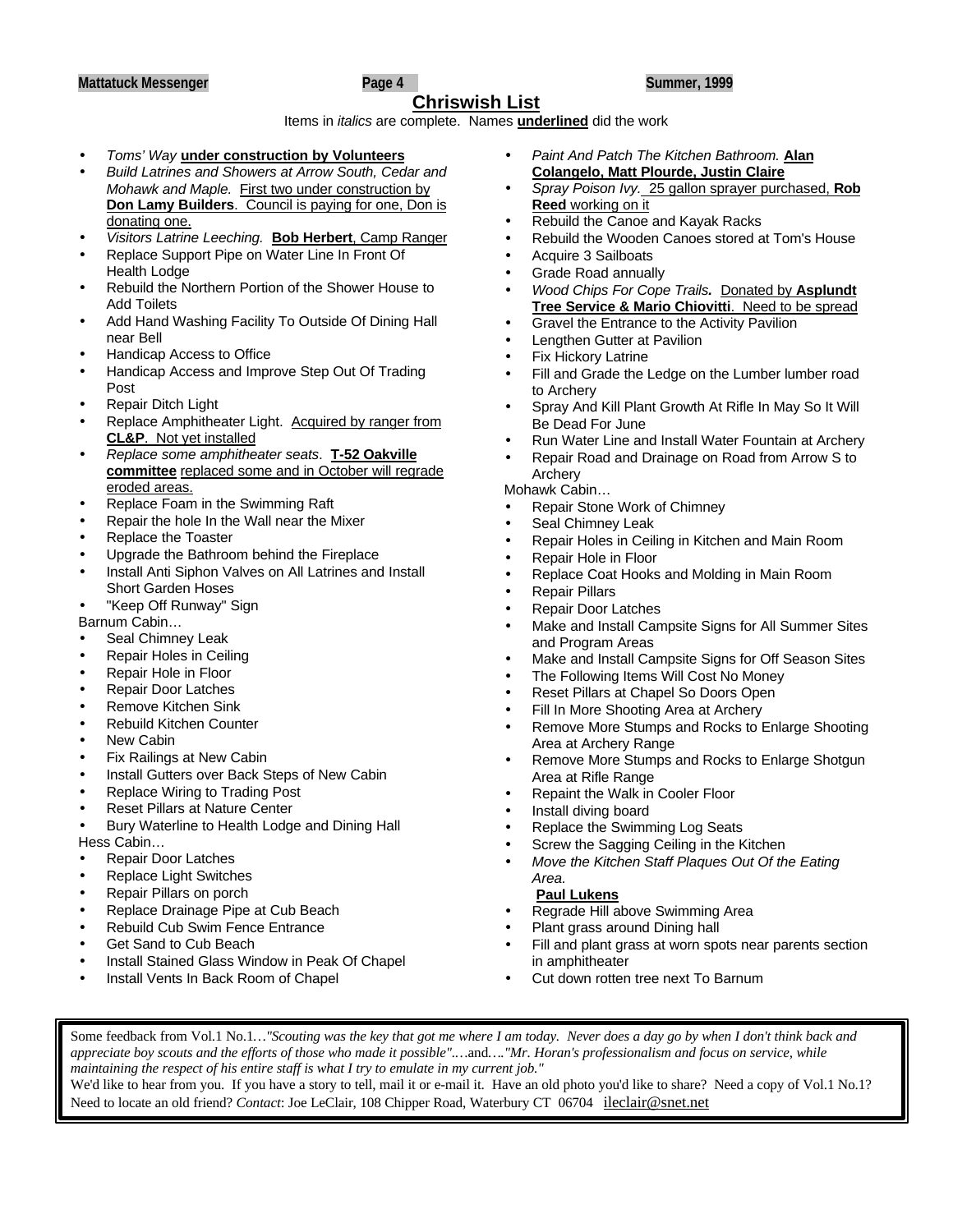### **Mattatuck Messenger Page 5 Summer, 1999**

# **Where is He Now?**

One of the most prestigious Camp Mattatuck Alumni, Colonel Barnum earned the Congressional Medal of Honor while a Lieutenant in Viet Nam in 1965. His citation reads:



.

**H.C. "Barney" Barnum Life Scout, Troop 51, Cheshire** Provisional Troop Staff, 1955-56 Mattatuck Lodge O.A. Chief, 1959



For conspicuous gallantry and intrepidity at the risk of his life above and beyond the call of duty. When the company was suddenly pinned down by a hail of extremely accurate enemy fire and was quickly separated from the remainder of the battalion by over 500 meters of open and fire-swept ground, and casualties mounted rapidly. Lt. Barnum quickly made a hazardous reconnaissance of the area, seeking targets for his artillery. Finding the rifle company commander mortally wounded and the radio operator killed, he, with complete disregard for his safety, gave aid to the dying commander, then removed the radio from the dead operator and strapped it to himself. He immediately assumed command of the rifle company, and moving at once into the midst of the heavy fire, rallying and giving encouragement to all units, reorganized them to replace the loss of key personnel and led their attack on enemy positions from which deadly fire continued to come. His sound and swift decisions and his obvious calm served to stabilize the badly decimated units and his gallant example as he stood exposed repeatedly to point out targets served as an inspiration to all. Provided with two armed helicopters, he moved fearlessly through enemy fire to control the air attack against the firmly entrenched enemy while skillfully directing one platoon in a successful counterattack on the key enemy positions. Having thus cleared a small area, he requested and directed the landing of two transport helicopters for the evacuation of the dead and wounded. He then assisted in the mopping up and final seizure of the battalion's objective. His gallant initiative and heroic conduct reflected great credit upon himself and were in keeping with the highest traditions of the Marine Corps and the U.S. Naval Service.

In recognition of his heroic actions, Camp Mattatuck honored "Barney" by renaming Hickory Cabin "Barnum" Cabin. After serving in the Marines with distinction for 27 years, Colonel Barnum was Principal Director, Drug Enforcement Policy, Office of The Secretary of Defense. Since 1993 he has been Corporate and Community Affairs Advisor for a hotel management firm in Virginia. He and his wife Martha live in Reston, Virginia.

Of the late Tom Horan Col.Barnum wrote, *"I'm one of those young men who Tom Horan affected most positively. He was a true role model…He truly was instrumental in the success I've attained in life. Where do we get such men?…how fortunate we were to have Tom amongst us."*

Memories of Scouting include the 1953 National Jamboree at Irvine Ranch, California, and the 1956 National Order of the Arrow Conference at Indiana State University, both of which he attended with Tom. Camp memories are of the people he knew. Among them were Ranger Ed Lovrinovicz, Chief Babson, "Pop"Carozza, Bailey the cook, Liu Koncius, Ray Sullivan, Ed Tomasi, Tom "Toot" Horan, and "all my O.A. brothers".

## **Camp Family Album**

*By Rob Reed*

Camp is trying to gather and hold onto its roots by gathering pictures, images and newspaper clippings of so we have something to pass to the next generation of "Camp People". What we are doing is taking these pictures etc and scanning them into a computer, then returning the originals. We've got some great stuff already from George Lynch and Joe LeClair Jr. Were looking for more stuff like pictures of the Ice House, early years at camp, the "Polish Farm" when it was a farm, the building of Tuttle and Lovett lodges etc. So if you have something to share with us please send it to:

Camp Mattatuck Pictures C/o Robert Reed 10 Orchard St Terryville, CT 06786

We'll return them after we finished scanning them. Of course if you're coming up to camp this summer, bring them with you. We can scan negatives, slides or photos. Don't forget to tell us what the pictures are of (when, where, who) and where to return them.